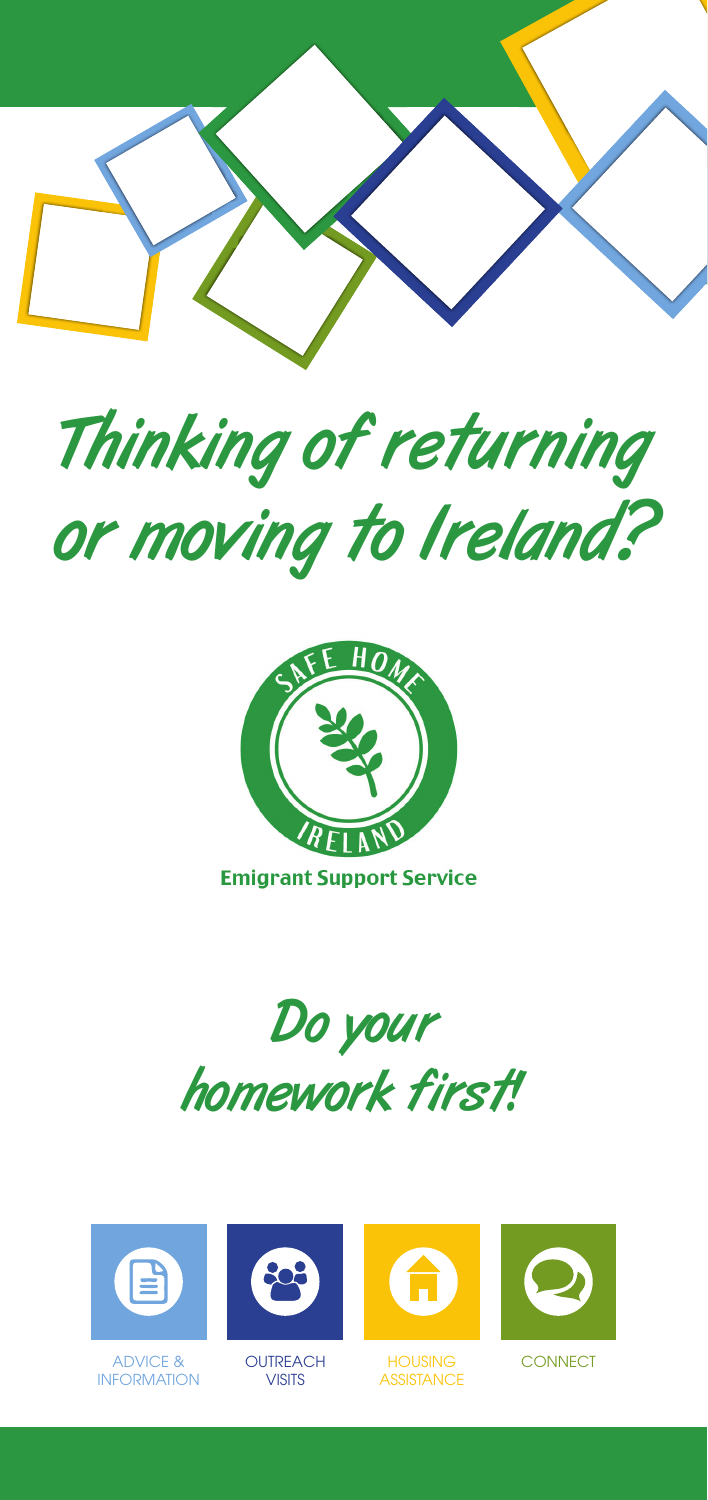



## ADVICE & INFORMATION

**OUTREACH VISITS** 

#### **ADVICE AND INFORMATION**

We provide an information and advisory service to anyone (regardless of age or circumstances) who may be contemplating returning or moving to Ireland. If you are thinking of making this move and need clear up to date information on housing, welfare, healthcare, banking and more ensure you **CONTACT US** in advance of your move.

#### **OUTREACH VISITS**

As part of our outreach work, where feasible, we carry out home visits with Safe Home housing applicants throughout the UK.

We meet applicants in their own homes, go through the housing application process in detail, answer any questions and generally assess their situation. Where relevant, we can refer applicants to local support services in the area (financial/housing/support) as they wait to return home to Ireland.

We can provide an outreach and advocacy service to people who have returned to Ireland, either with the assistance of Safe Home or independently. This could include assistance with paperwork involved in applying for benefits and entitlements as well as signposting on to other relevant support agencies that may be of assistance. If you require further information or support **CONTACT US**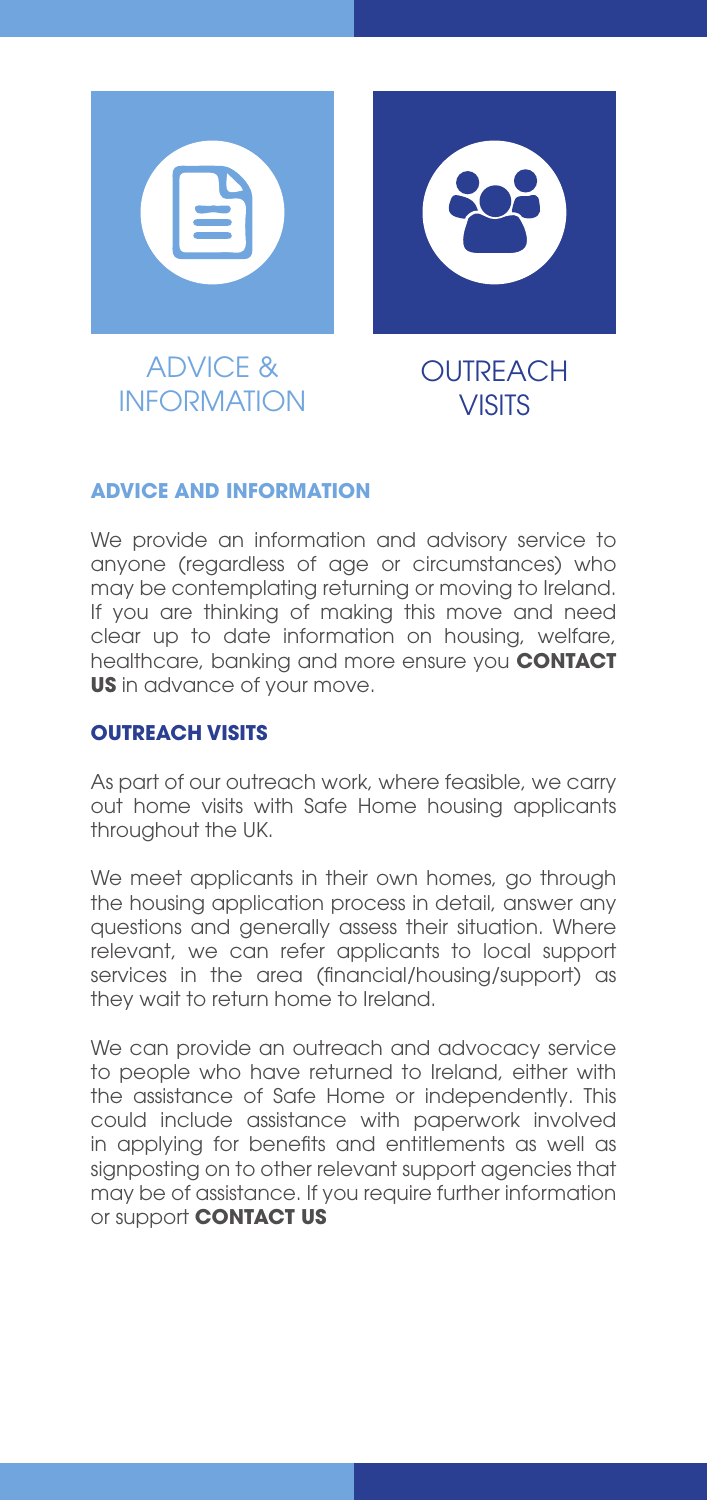



## **CONNECT**

#### **HOUSING ASSISTANCE**

Safe Home Ireland assists qualifying\* (per criteria below) Irish born emigrants to return to secure accommodation in Ireland. We liaise with Housing Associations in Ireland to explore appropriate secure housing options for qualifying Irish emigrants seeking to return to social housing.

#### **\*To apply for housing via Safe Home, applicants must be:**

- **In Irish born emigrants living abroad**
- $\blacksquare$  Aged 57 yrs +
- **Capable of independent living**
- **Living in rented accommodation abroad and unable** to provide accommodation for themselves (from their own income/savings) on return to Ireland

If you meet the criteria, **CONTACT US** for an application form and information pack

#### **CONNECT**

Safe Home Ireland acts as a link with home for Irish emigrants who decide to remain on in their host countries. We do this primarily through our Newsletter, which is disseminated to individuals and agencies globally each month.

Interested in signing up for the Newsletter? You can do so online, via: www.safehomeireland.com or by phone